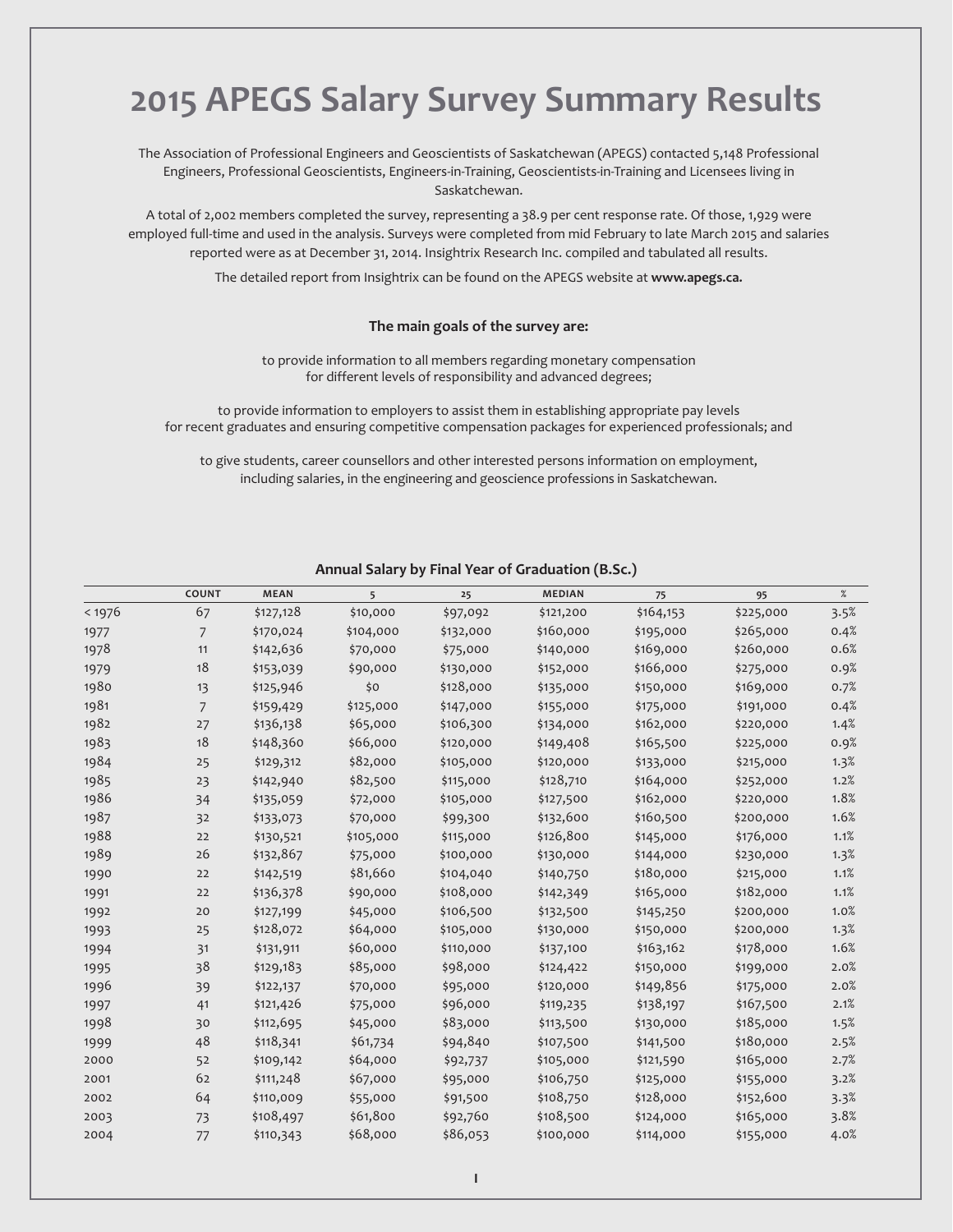#### **Annual salary by Final Year of Graduation (b.sc.) continued**

|      | <b>COUNT</b> | <b>MEAN</b> | 5        | 25       | <b>MEDIAN</b> | 75        | 95        | %    |
|------|--------------|-------------|----------|----------|---------------|-----------|-----------|------|
| 2005 | 77           | \$105,237   | \$71,250 | \$90,000 | \$104,000     | \$119,225 | \$140,000 | 4.0% |
| 2006 | 73           | \$103,595   | \$65,000 | \$87,470 | \$103,200     | \$116,000 | \$145,000 | 3.8% |
| 2007 | 101          | \$97,629    | \$60,000 | \$84,000 | \$98,500      | \$110,000 | \$125,000 | 5.2% |
| 2008 | 95           | \$88,324    | \$60,000 | \$80,000 | \$88,000      | \$98,600  | \$121,000 | 4.9% |
| 2009 | 100          | \$85,456    | \$64,000 | \$74,150 | \$86,000      | \$94,140  | \$108,125 | 5.1% |
| 2010 | 113          | \$81,317    | \$61,200 | \$73,100 | \$82,000      | \$88,000  | \$104,625 | 5.8% |
| 2011 | 106          | \$75,637    | \$60,000 | \$68,000 | \$72,800      | \$81,000  | \$98,000  | 5.5% |
| 2012 | 133          | \$76,838    | \$54,516 | \$64,000 | \$68,500      | \$78,000  | \$95,284  | 6.8% |
| 2013 | 111          | \$70,160    | \$56,000 | \$62,500 | \$67,500      | \$77,000  | \$90,000  | 5.7% |
| 2014 | 58           | \$64,008    | \$42,000 | \$58,000 | \$62,750      | \$72,000  | \$80,000  | 3.0% |

## **Annual salary by designation**

|                             | <b>COUNT</b> | <b>MEAN</b> |           | 25        | <b>MEDIAN</b> | 75        | 95        | %     |
|-----------------------------|--------------|-------------|-----------|-----------|---------------|-----------|-----------|-------|
| P.Eng.                      | 1242         | \$116,972   | \$70,000  | \$91,000  | \$110,000     | \$135,000 | \$188,625 | 62.0% |
| P.Geo.                      | 87           | \$121,054   | \$70,000  | \$100,000 | \$117,000     | \$145,000 | \$176,000 | 4.3%  |
| P.Eng. & P.Geo              | 18           | \$120,799   | \$66,000  | \$93,000  | \$110,000     | \$150,000 | \$185,000 | 0.9%  |
| <b>Engineering Licensee</b> |              | <b>NA</b>   | <b>NA</b> | <b>NA</b> | <b>NA</b>     | <b>NA</b> | <b>NA</b> |       |
| Engineer-in-Training        | 602          | \$75,507    | \$52,000  | \$64,000  | \$71,312      | \$82,400  | \$105,000 | 30.1% |
| Geoscience Licensee         |              | <b>NA</b>   | <b>NA</b> | <b>NA</b> | <b>NA</b>     | <b>NA</b> | <b>NA</b> |       |
| Geoscientist-in-Training    | 42           | \$90,913    | \$60,000  | \$73,000  | \$84,000      | \$99,000  | \$160,000 | 2.1%  |

\*Na=Not available due to reporting rules.

## **Annual Salary by Discipline**

|                      | <b>COUNT</b> | <b>MEAN</b> | 5         | 25       | <b>MEDIAN</b> | 75        | 95        | %     |
|----------------------|--------------|-------------|-----------|----------|---------------|-----------|-----------|-------|
| Civil                | 391          | \$97,500    | \$58,000  | \$70,000 | \$88,500      | \$110,000 | \$171,000 | 19.5% |
| Mech/Ind             | 397          | \$102,690   | \$59,800  | \$73,757 | \$96,000      | \$123,600 | \$167,000 | 19.8% |
| Elec/Physics         | 277          | \$104,533   | \$60,000  | \$77,281 | \$96,000      | \$124,000 | \$170,000 | 13.8% |
| Chem/Ceramic/Metal   | 90           | \$110,898   | \$65,004  | \$81,675 | \$97,950      | \$134,000 | \$180,000 | 4.5%  |
| Geo/Mining/Petro Eng | 261          | \$119,219   | \$71,000  | \$87,600 | \$109,000     | \$140,000 | \$192,000 | 13.0% |
| Agriculture/Forestry | 40           | \$80,233    | \$35,000  | \$62,250 | \$78,250      | \$99,000  | \$121,000 | 2.0%  |
| Environmental        | 124          | \$90,009    | \$48,750  | \$67,076 | \$90,000      | \$106,500 | \$141,072 | 6.2%  |
| Geoscience           | 123          | \$107,087   | \$64,800  | \$81,000 | \$99,000      | \$130,000 | \$175,000 | 6.1%  |
| Software Eng         | 55           | \$105,319   | \$61,872  | \$80,080 | \$104,256     | \$120,000 | \$185,000 | 2.7%  |
| Industrial           | 64           | \$102,752   | \$102,752 | \$64,500 | \$74,415      | \$95,500  | \$117,500 | 3.2%  |
| Other                | 175          | \$108,271   | \$108,271 | \$57,500 | \$75,000      | \$100,000 | \$130,000 | 8.7%  |

## **Annual salary by Function**

|                                | <b>COUNT</b> | <b>MEAN</b> | 5        | 25       | <b>MEDIAN</b> | 75        | 95        | $\%$  |
|--------------------------------|--------------|-------------|----------|----------|---------------|-----------|-----------|-------|
| Project/Op Mgmt                | 788          | \$109,545   | \$62,000 | \$82,000 | \$100,000     | \$128,000 | \$178,000 | 39.4% |
| Project Admin                  | 67           | \$86,739    | \$55,967 | \$70,000 | \$89,000      | \$100,000 | \$125,000 | 3.3%  |
| Design                         | 430          | \$90,639    | \$58,000 | \$68,500 | \$82,900      | \$104,000 | \$153,000 | 21.5% |
| Research/Planning              | 105          | \$96,118    | \$54,000 | \$71,000 | \$90,000      | \$115,000 | \$162,000 | 5.2%  |
| Inspection/Quality/Residential | 52           | \$79,277    | \$22,344 | \$63,750 | \$74,940      | \$94,125  | \$135,000 | 2.6%  |
| Operating/Maintenance          | 145          | \$101,407   | \$64,000 | \$82,000 | \$98,600      | \$119,000 | \$150,300 | 7.2%  |
| <b>Teaching</b>                | 45           | \$121,363   | \$75,000 | \$92,000 | \$120,200     | \$149,966 | \$169,000 | 2.2%  |
| Marketing/Sales                | 18           | \$99,089    | \$50,000 | \$67,500 | \$77,325      | \$115,000 | \$220,000 | 0.9%  |
| Reg Approvals/Enforcement      | 60           | \$98,495    | \$62,750 | \$78,000 | \$95,000      | \$110,850 | \$143,000 | 3.0%  |
| Exploration                    | 71           | \$102,730   | \$61,293 | \$81,000 | \$95,088      | \$115,000 | \$175,000 | 3.5%  |
| Other                          | 80           | \$94,120    | \$17,400 | \$65,400 | \$94,680      | \$116,000 | \$163,162 | 4.0%  |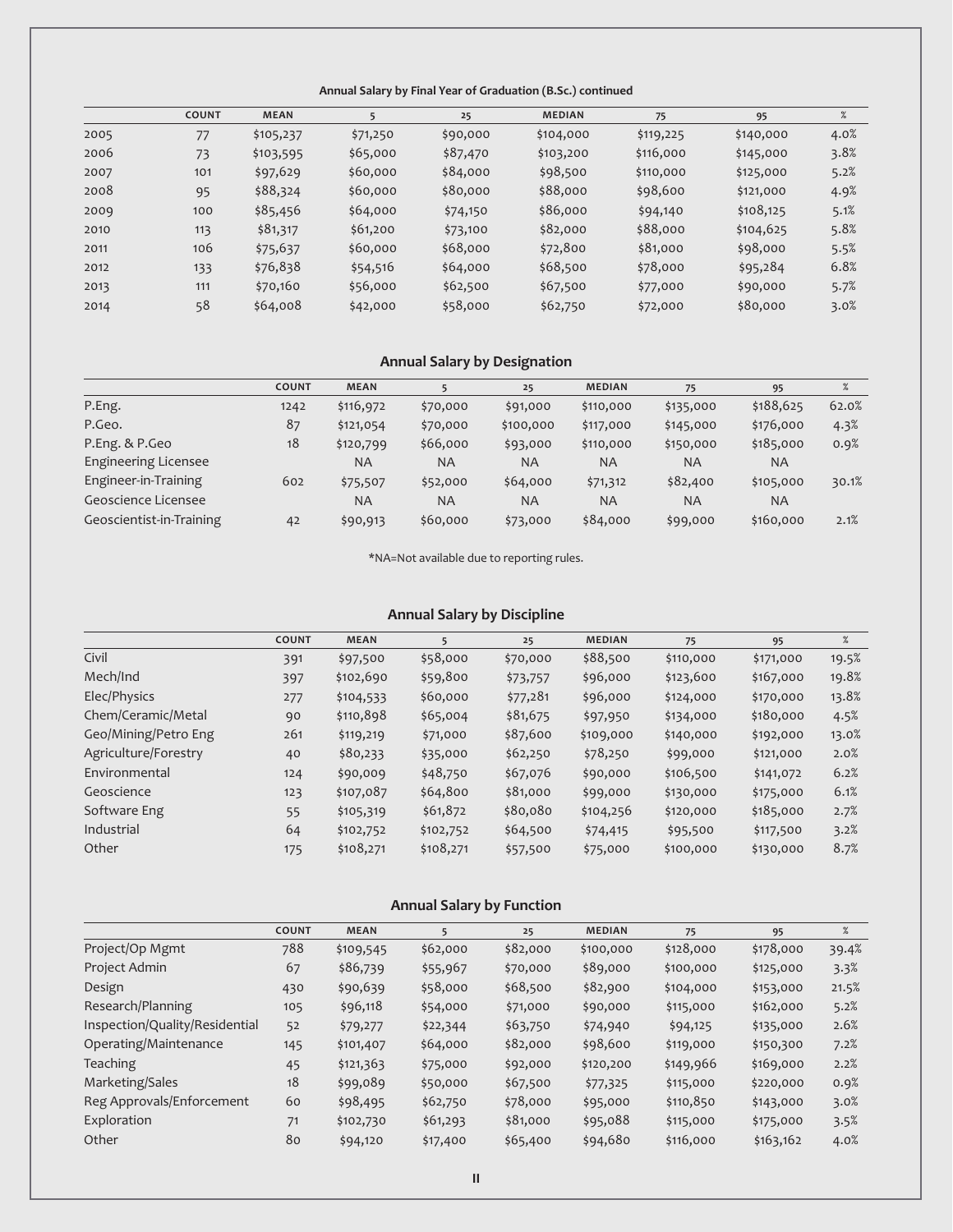## **Annual salary by Industry**

|                               | <b>COUNT</b> | <b>MEAN</b> | 5        | 25       | <b>MEDIAN</b> | 75        | 95        | %     |
|-------------------------------|--------------|-------------|----------|----------|---------------|-----------|-----------|-------|
| <b>Consulting Service</b>     | 588          | \$98,145    | \$56,000 | \$68,016 | \$88,100      | \$120,000 | \$175,000 | 29.4% |
| Oil & Gas                     | 93           | \$111,832   | \$70,000 | \$83,000 | \$100,000     | \$127,561 | \$200,000 | 4.6%  |
| Resource Except Oil & Gas     | 367          | \$118,001   | \$73,000 | \$90,900 | \$108,250     | \$140,000 | \$175,000 | 18.3% |
| Procurement/Construction      | 167          | \$102,598   | \$60,000 | \$70,200 | \$90,000      | \$110,000 | \$210,000 | 8.3%  |
| <b>Manufacturing Durables</b> | 152          | \$90,144    | \$56,129 | \$65,700 | \$83,000      | \$106,400 | \$150,000 | 7.6%  |
| Manufacturing Non-Durables    | 53           | \$113,845   | \$55,000 | \$79,000 | \$104,000     | \$137,000 | \$204,000 | 2.6%  |
| Service For Profit            | 26           | \$100,604   | \$48,000 | \$72,000 | \$95,000      | \$121,000 | \$175,000 | 1.3%  |
| Service Not For Profit        | 143          | \$98,979    | \$63,000 | \$77,000 | \$94,800      | \$111,700 | \$150,000 | 7.1%  |
| <b>Utilities</b>              | 265          | \$107,754   | \$64,572 | \$83,000 | \$105,000     | \$126,000 | \$167,500 | 13.2% |
| <b>Educational Services</b>   | 69           | \$115,816   | \$20,000 | \$83,985 | \$116,928     | \$149,966 | \$195,000 | 3.4%  |
| Agriculture/Forestry          | 12           | \$92,035    | \$71,582 | \$78,040 | \$89,000      | \$102,250 | \$125,000 | 0.6%  |
| Other                         | 67           | \$93,242    | \$50,000 | \$69,000 | \$91,250      | \$105,427 | \$149,000 | 3.3%  |

## **Annual salary by degrees**

|                                   | <b>COUNT</b> | <b>MEAN</b> |          | 25       | <b>MEDIAN</b> | 75        | 95        |       |
|-----------------------------------|--------------|-------------|----------|----------|---------------|-----------|-----------|-------|
| Bachelor's/qualified registration | 1347         | \$100,912   | \$60,000 | \$73,000 | \$91,700      | \$119,000 | \$169,000 | 67.3% |
| Between Bachelor & Master's       | 217          | \$106,659   | \$58,834 | \$82,000 | \$101,200     | \$125,000 | \$167,000 | 10.8% |
| Master's Degree                   | 312          | \$110,185   | \$56,000 | \$83,851 | \$105,000     | \$132,000 | \$185,000 | 15.6% |
| Between Master's & Doctorate      | 35           | \$123,420   | \$44,000 | \$83,044 | \$105,000     | \$165,000 | \$260,000 | 1.7%  |
| Doctorate Degree                  | 91           | \$122,924   | \$55,000 | \$97,000 | \$120,000     | \$150,000 | \$195,000 | 4.5%  |

## **Annual salary by experience**

|               | <b>COUNT</b> | <b>MEAN</b> | 5        | 25        | <b>MEDIAN</b> | 75        | 95        | %     |
|---------------|--------------|-------------|----------|-----------|---------------|-----------|-----------|-------|
| <1 year       | 64           | \$63,926    | \$39,500 | \$57,000  | \$64,000      | \$72,000  | \$83,600  | 3.2%  |
| 1 year        | 35           | \$72,144    | \$55,000 | \$61,872  | \$66,866      | \$79,290  | \$100,000 | 1.7%  |
| 1.5 years     | 77           | \$70,183    | \$53,000 | \$63,000  | \$67,000      | \$75,000  | \$95,687  | 3.8%  |
| 2 years       | 120          | \$72,367    | \$53,258 | \$63,750  | \$68,750      | \$78,896  | \$96,650  | 6.0%  |
| 3 years       | 165          | \$73,331    | \$55,000 | \$65,000  | \$72,000      | \$82,400  | \$96,000  | 8.2%  |
| 4 years       | 130          | \$80,692    | \$54,000 | \$71,000  | \$79,000      | \$89,902  | \$107,474 | 6.5%  |
| 5 years       | 125          | \$94,825    | \$64,000 | \$75,000  | \$86,000      | \$95,000  | \$145,000 | 6.2%  |
| 6 years       | 114          | \$91,848    | \$62,000 | \$82,500  | \$90,000      | \$102,600 | \$120,000 | 5.7%  |
| 7-8 years     | 196          | \$100,467   | \$67,503 | \$87,500  | \$99,000      | \$111,892 | \$134,000 | 9.8%  |
| 9-10 years    | 174          | \$107,461   | \$69,000 | \$92,000  | \$104,000     | \$122,400 | \$154,150 | 8.7%  |
| 11-12 years   | 113          | \$116,931   | \$65,000 | \$94,160  | \$110,000     | \$126,000 | \$165,000 | 5.6%  |
| 13-14 years   | 111          | \$120,120   | \$75,000 | \$100,812 | \$116,000     | \$131,280 | \$180,000 | 5.5%  |
| 15-17 years   | 111          | \$120,565   | \$73,770 | \$98,000  | \$120,000     | \$144,380 | \$167,000 | 5.5%  |
| $18-20$ years | 97           | \$137,401   | \$88,200 | \$116,525 | \$138,000     | \$159,000 | \$192,000 | 4.8%  |
| 21-24 years   | 84           | \$132,815   | \$76,000 | \$105,000 | \$131,000     | \$155,000 | \$200,000 | 4.2%  |
| 25+ years     | 286          | \$141,953   | \$70,000 | \$113,000 | \$136,750     | \$165,000 | \$220,500 | 14.3% |